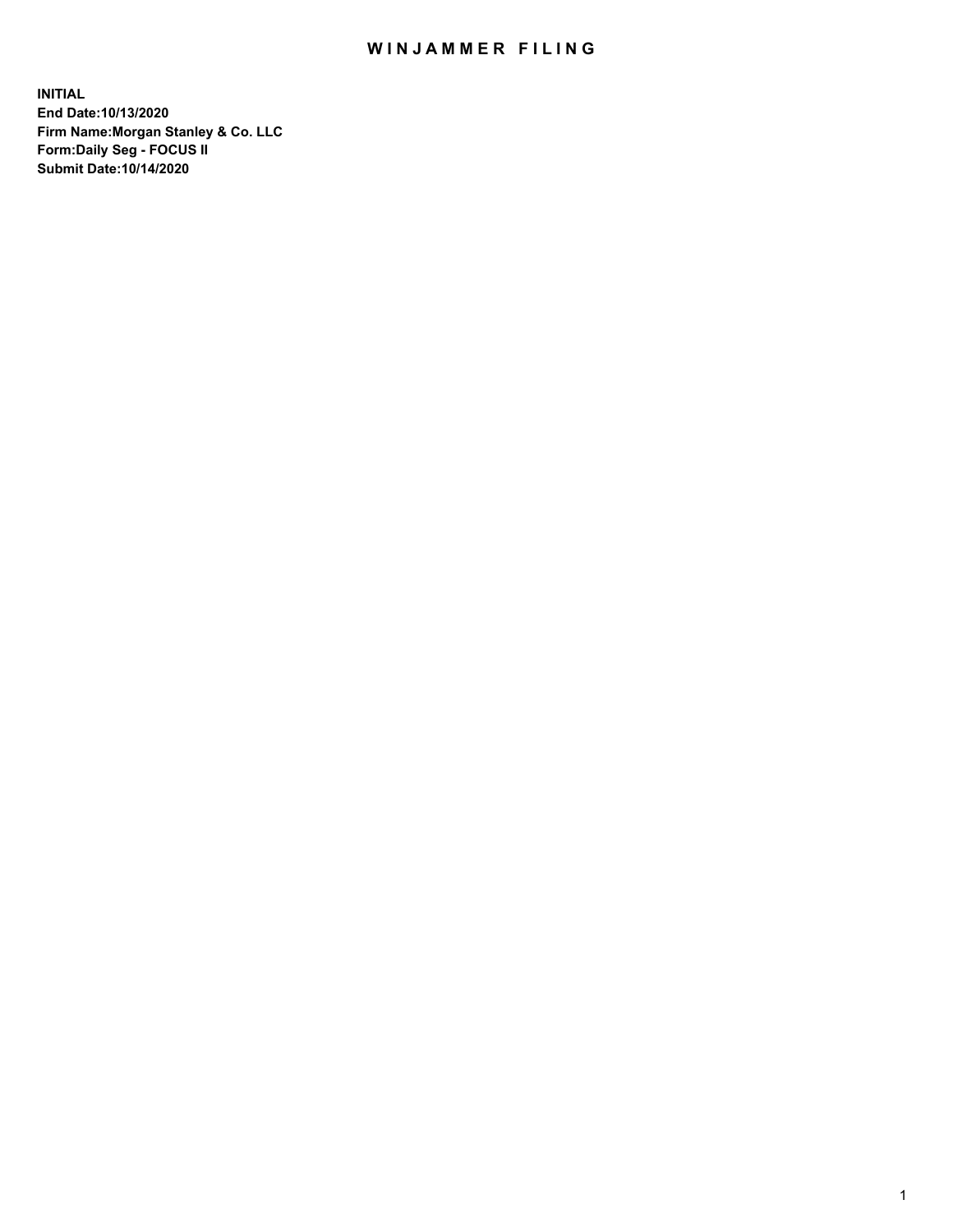**INITIAL End Date:10/13/2020 Firm Name:Morgan Stanley & Co. LLC Form:Daily Seg - FOCUS II Submit Date:10/14/2020 Daily Segregation - Cover Page**

| Name of Company                                                                                                                                                                                                                                                                                                                | Morgan Stanley & Co. LLC                                |
|--------------------------------------------------------------------------------------------------------------------------------------------------------------------------------------------------------------------------------------------------------------------------------------------------------------------------------|---------------------------------------------------------|
| <b>Contact Name</b>                                                                                                                                                                                                                                                                                                            | <b>Ikram Shah</b>                                       |
| <b>Contact Phone Number</b>                                                                                                                                                                                                                                                                                                    | 212-276-0963                                            |
| <b>Contact Email Address</b>                                                                                                                                                                                                                                                                                                   | Ikram.shah@morganstanley.com                            |
| FCM's Customer Segregated Funds Residual Interest Target (choose one):<br>a. Minimum dollar amount: ; or<br>b. Minimum percentage of customer segregated funds required:% ; or<br>c. Dollar amount range between: and; or<br>d. Percentage range of customer segregated funds required between: % and %.                       | 235,000,000<br><u>0</u><br><u>00</u><br><u>00</u>       |
| FCM's Customer Secured Amount Funds Residual Interest Target (choose one):<br>a. Minimum dollar amount: ; or<br>b. Minimum percentage of customer secured funds required:% ; or<br>c. Dollar amount range between: and; or<br>d. Percentage range of customer secured funds required between:% and%.                           | 140,000,000<br><u>0</u><br><u>0 0</u><br>0 <sub>0</sub> |
| FCM's Cleared Swaps Customer Collateral Residual Interest Target (choose one):<br>a. Minimum dollar amount: ; or<br>b. Minimum percentage of cleared swaps customer collateral required:% ; or<br>c. Dollar amount range between: and; or<br>d. Percentage range of cleared swaps customer collateral required between:% and%. | 92,000,000<br><u>0</u><br><u>00</u><br>00               |

Attach supporting documents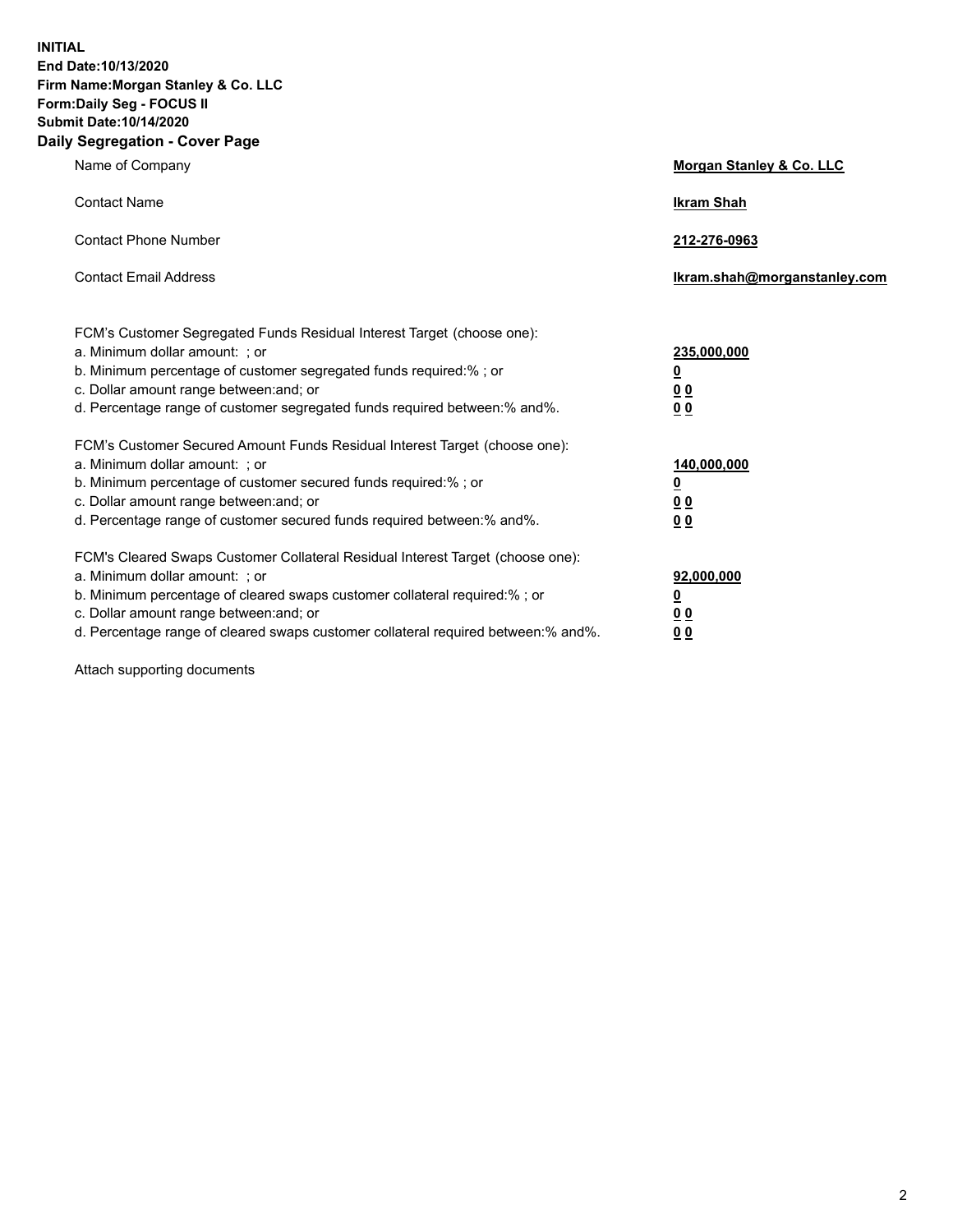## **INITIAL End Date:10/13/2020 Firm Name:Morgan Stanley & Co. LLC Form:Daily Seg - FOCUS II Submit Date:10/14/2020**

#### **Daily Segregation - Secured Amounts**

Foreign Futures and Foreign Options Secured Amounts Amount required to be set aside pursuant to law, rule or regulation of a foreign government or a rule of a self-regulatory organization authorized thereunder 1. Net ledger balance - Foreign Futures and Foreign Option Trading - All Customers

- A. Cash **4,233,116,456** [7315]
	- B. Securities (at market) **2,820,657,472** [7317]
- 2. Net unrealized profit (loss) in open futures contracts traded on a foreign board of trade **480,168,349** [7325]
- 3. Exchange traded options
	- a. Market value of open option contracts purchased on a foreign board of trade **9,896,612** [7335]
	- b. Market value of open contracts granted (sold) on a foreign board of trade **-15,394,295** [7337]
- 4. Net equity (deficit) (add lines 1. 2. and 3.) **7,528,444,594** [7345]
- 5. Account liquidating to a deficit and account with a debit balances gross amount **42,060,836** [7351] Less: amount offset by customer owned securities **-41,041,133** [7352] **1,019,703**
- 6. Amount required to be set aside as the secured amount Net Liquidating Equity Method (add lines 4 and 5)
- 7. Greater of amount required to be set aside pursuant to foreign jurisdiction (above) or line 6.

### FUNDS DEPOSITED IN SEPARATE REGULATION 30.7 ACCOUNTS

- 1. Cash in banks
	- A. Banks located in the United States **419,020,251** [7500]
	- B. Other banks qualified under Regulation 30.7 **756,210,207** [7520] **1,175,230,458**
- 2. Securities
	- A. In safekeeping with banks located in the United States **596,615,492** [7540]
	- B. In safekeeping with other banks qualified under Regulation 30.7 **29,331,641** [7560] **625,947,133**
- 3. Equities with registered futures commission merchants
	-
	- B. Securities **0** [7590]
	- C. Unrealized gain (loss) on open futures contracts **-475,347** [7600]
	- D. Value of long option contracts **0** [7610]
	- E. Value of short option contracts **0** [7615] **24,752,635** [7620]
- 4. Amounts held by clearing organizations of foreign boards of trade
	- A. Cash **0** [7640]
	- B. Securities **0** [7650]
	- C. Amount due to (from) clearing organization daily variation **0** [7660]
	- D. Value of long option contracts **0** [7670]
	- E. Value of short option contracts **0** [7675] **0** [7680]
- 5. Amounts held by members of foreign boards of trade
	-
	-
	- C. Unrealized gain (loss) on open futures contracts **480,643,696** [7720]
	- D. Value of long option contracts **9,896,612** [7730]
	-
- 6. Amounts with other depositories designated by a foreign board of trade **0** [7760]
- 7. Segregated funds on hand **0** [7765]
- 8. Total funds in separate section 30.7 accounts **7,745,674,502** [7770]
- 9. Excess (deficiency) Set Aside for Secured Amount (subtract line 7 Secured Statement Page 1 from Line 8)
- 10. Management Target Amount for Excess funds in separate section 30.7 accounts **140,000,000** [7780]
- 11. Excess (deficiency) funds in separate 30.7 accounts over (under) Management Target **76,210,205** [7785]

## **0** [7305]

[7354] **7,529,464,297** [7355]

**7,529,464,297** [7360]

[7530]

[7570]

A. Cash **25,227,982** [7580]

 A. Cash **3,249,887,924** [7700] B. Securities **2,194,710,339** [7710] E. Value of short option contracts **-15,394,295** [7735] **5,919,744,276** [7740] **216,210,205** [7380]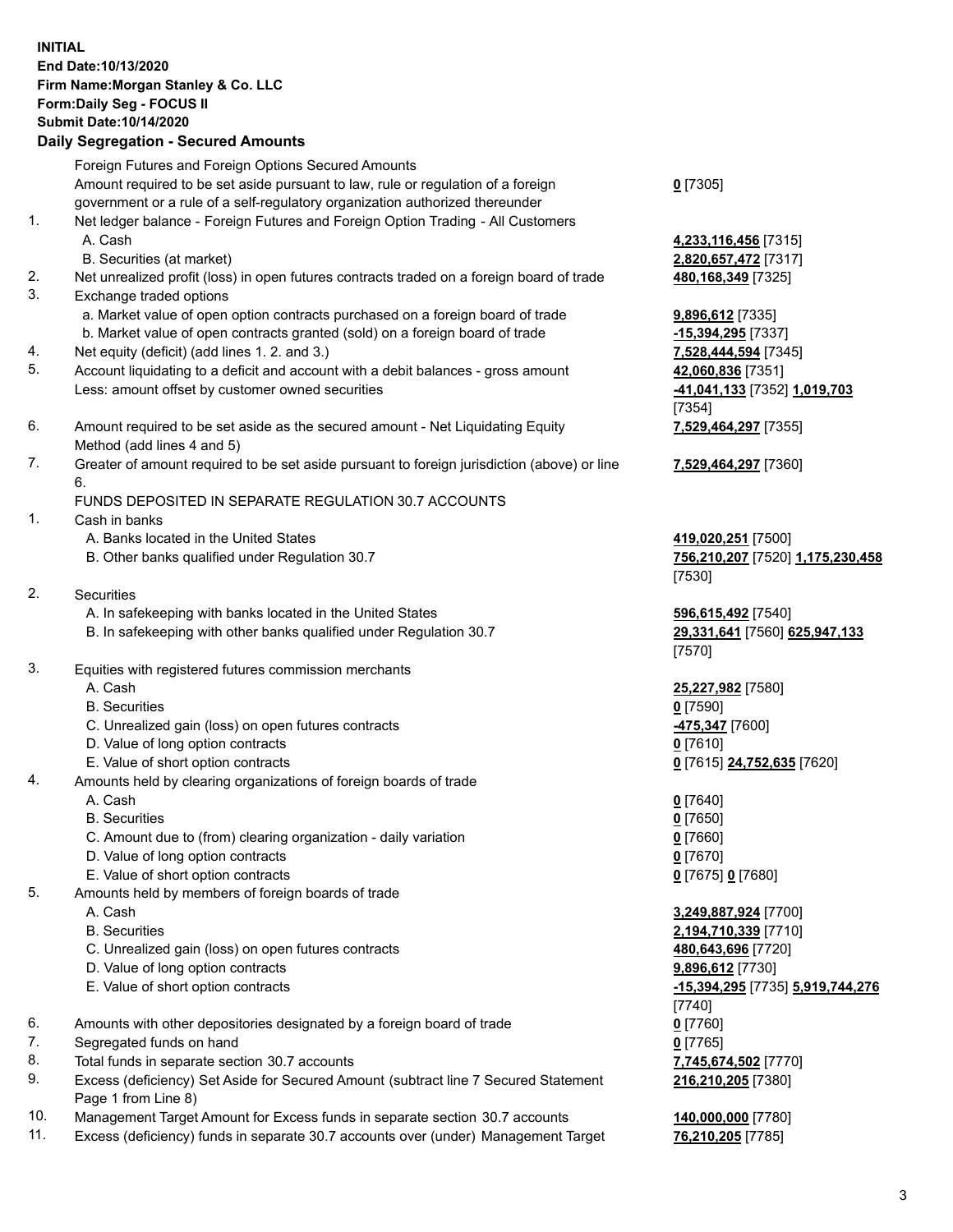|     | <b>INITIAL</b><br>End Date: 10/13/2020<br>Firm Name: Morgan Stanley & Co. LLC<br>Form: Daily Seg - FOCUS II |                                    |
|-----|-------------------------------------------------------------------------------------------------------------|------------------------------------|
|     | Submit Date: 10/14/2020                                                                                     |                                    |
|     | Daily Segregation - Segregation Statement                                                                   |                                    |
|     | SEGREGATION REQUIREMENTS(Section 4d(2) of the CEAct)                                                        |                                    |
| 1.  | Net ledger balance                                                                                          |                                    |
|     | A. Cash                                                                                                     | 15,922,465,257 [7010]              |
|     | B. Securities (at market)                                                                                   | 8,648,413,988 [7020]               |
| 2.  | Net unrealized profit (loss) in open futures contracts traded on a contract market                          | 674,377,782 [7030]                 |
| 3.  | Exchange traded options                                                                                     |                                    |
|     | A. Add market value of open option contracts purchased on a contract market                                 | 428,053,972 [7032]                 |
|     | B. Deduct market value of open option contracts granted (sold) on a contract market                         | -352,444,787 [7033]                |
| 4.  | Net equity (deficit) (add lines 1, 2 and 3)                                                                 | 25,320,866,212 [7040]              |
| 5.  | Accounts liquidating to a deficit and accounts with                                                         |                                    |
|     | debit balances - gross amount                                                                               | 323,505,834 [7045]                 |
|     | Less: amount offset by customer securities                                                                  | -322,535,942 [7047] 969,892 [7050] |
| 6.  | Amount required to be segregated (add lines 4 and 5)                                                        | 25,321,836,104 [7060]              |
|     | FUNDS IN SEGREGATED ACCOUNTS                                                                                |                                    |
| 7.  | Deposited in segregated funds bank accounts                                                                 |                                    |
|     | A. Cash                                                                                                     | 4,037,548,407 [7070]               |
|     | B. Securities representing investments of customers' funds (at market)                                      | $0$ [7080]                         |
|     | C. Securities held for particular customers or option customers in lieu of cash (at                         | 1,229,105,541 [7090]               |
|     | market)                                                                                                     |                                    |
| 8.  | Margins on deposit with derivatives clearing organizations of contract markets                              |                                    |
|     | A. Cash                                                                                                     | 12,962,378,468 [7100]              |
|     | B. Securities representing investments of customers' funds (at market)                                      | $0$ [7110]                         |
|     | C. Securities held for particular customers or option customers in lieu of cash (at<br>market)              | 7,419,308,447 [7120]               |
| 9.  | Net settlement from (to) derivatives clearing organizations of contract markets                             | -25,228,610 [7130]                 |
| 10. | Exchange traded options                                                                                     |                                    |
|     | A. Value of open long option contracts                                                                      | 428,053,972 [7132]                 |
|     | B. Value of open short option contracts                                                                     | -352,444,787 [7133]                |
| 11. | Net equities with other FCMs                                                                                |                                    |
|     | A. Net liquidating equity                                                                                   | 11,113,928 [7140]                  |
|     | B. Securities representing investments of customers' funds (at market)                                      | $0$ [7160]                         |
|     | C. Securities held for particular customers or option customers in lieu of cash (at<br>market)              | $0$ [7170]                         |
| 12. | Segregated funds on hand                                                                                    | $0$ [7150]                         |
| 13. | Total amount in segregation (add lines 7 through 12)                                                        | 25,709,835,366 [7180]              |
| 14. | Excess (deficiency) funds in segregation (subtract line 6 from line 13)                                     | 387,999,262 [7190]                 |
| 15. | Management Target Amount for Excess funds in segregation                                                    | 235,000,000 [7194]                 |
| 16. | Excess (deficiency) funds in segregation over (under) Management Target Amount                              | 152,999,262 [7198]                 |

16. Excess (deficiency) funds in segregation over (under) Management Target Amount Excess